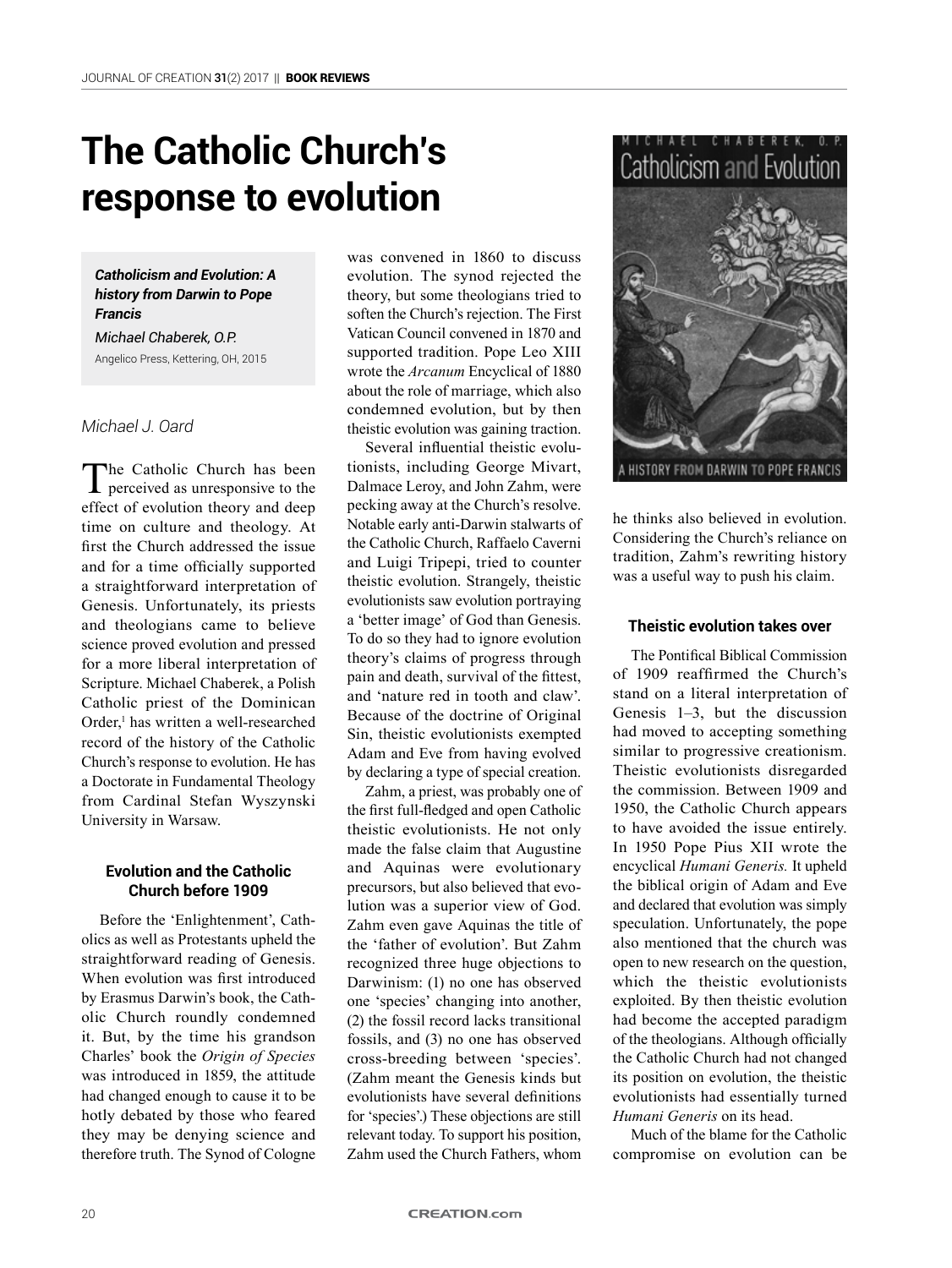attributed to the Jesuit priest Teilhard de Chardin. As a paleontologist, he was involved in the infamous Piltdown and Peking Man fiascos. I went to a Jesuit high school in the late 1950s and early 1960s. I still remember being taught evolution and that Piltdown Man was one of our ancestors. But in 1953 this was shown to be a fraud over 40 years after its 'discovery'! When Chardin's beliefs became clear, the Church tried to suppress his ideas. Unfortunately, instead of suppressing the teaching of evolution the Church attempted to suppress his eschatology, the logical fruit of marrying evolution and theology and ignoring Scripture. He believed creation and mankind would continue to evolve until we reached the 'Omega Point', a utopia when we will usher in the 'Christos', the millennium. Although Chardin's writings were ambiguous and highly philosophical, he became especially popular among theologians and the educated laymen. When I started to become serious about God in college, someone gave me Chardin's *The Divine Milieu* and *The Phenomenon of Man* to help me grow. I was hopelessly lost within two pages and gave them up. (Chardin later became known as the 'father of the New Age movement'.<sup>2</sup>)

The period between 1950 and 1985 was a triumph for evolution. The official Church avoided the issue with the exception of briefly trying to suppress Chardin. Soon, Adam and Eve were no longer excluded from evolution. In 1985 and 1986, and again in 1996, Pope John Paul II again dealt with evolution, but in the usual ambiguous, generally positive way. The pope clearly accepted theistic evolution. His most publicized statement was during the 1996 Pontifical Academy of Sciences:

"Today, almost half a century after the publication of the encyclical [*Humani Generis*], new knowledge has led to the recognition of the theory of evolution as more than a hypothesis" (p. 231).

Like other papal statements, the pope saw the weaknesses in the theory of evolution and he wanted both sides of the issue to be discussed, but unfortunately his statement was purposely exaggerated by the media and theistic evolutionists as supporting evolution. Today official Church gatherings rarely discuss both sides of this issue. This is not surprising, given that the members of the Pontifical Biblical Commission and other church authorities, which advise the Church, are theistic evolutionists. However, some priests, bishops, and cardinals do not endorse evolution.

The Catholic Church has given very little attention to evolution since 1996. It is as if the Church deems it as a settled fact. A 2004 International Theological Commission simply went along with evolution. Cardinal Joseph Ratzinger, who became Pope Benedict XVI in 2005, gave a few comprehensive lectures on evolution. Although he had doubts about large-scale evolution, he would fall generally into the theistic evolution camp. It appeared that correct definitions could bring clarity to the debate. Pope Benedict XVI made no official statement on evolution. Cardinal Christoph Schönborn, from Vienna, Austria, did publish a brief editorial in the 2005 *New York Times* upholding the new theory of Intelligent Design. Of course the article produced outrage by atheists and many theistic evolutionists.

## **The Catholic Church today**

Pope Francis wrote the most recent pronouncements on evolution and seems to have 'given away the store'. At a 2014 session of the pro-evolution Pontifical Academy of Sciences, he

"… warns that when reading the Genesis account of creation one may 'imagine that God was a magician, with such a magic wand as to be able to do everything.' However, according to the Pope, '[I]t was not like that. God created beings and left them to develop according to the internal laws that He gave each one, so that they would develop, and reach their fullness'" (p. 296).

But if we cannot take the clear words of Genesis, written in historical narrative, as straightforward history, then why would we accept the Resurrection or the Virgin Birth? Chaberek seems to downplay the pope's remarks by stating the pope did not define his terms.

Chaberek declares that it is about time that the Catholic Church really did a thorough study of evolution. They would then expose the wrong ideas, like Haeckel's embryos, as the fraud they were.3,4 Sadly, the embryos are still portrayed within Church publications. He writes:

"The last place a reader would expect to find this fraud is a Catholic encyclopedia. However, even in the latest edition (2003) of the *New Catholic Encyclopedia*, Haeckel's drawings are featured under the entry *Evolution* without any correction" (pp. 26–27).

They would also discover that biochemistry is strongly against evolution, as Chaberek states:

"Rapid developments in biochemistry are raising many obstacles to the common evolutionary scenario, and theologians now face the need to reinvestigate the original doctrine of the Church and explore whether theistic evolution is in fact compatible with the Christian view of creation" (p. 4).

His book confirms that definitions of terms like species, evolution, and science are very important and commonly misunderstood by theologians and lay people. This lack has caused much confusion, not only in the Catholic Church, but also in the culture as a whole. Chabarek states the Church would gain from not having all pro-evolutionists in their important commissions. Most importantly, they need to quit putting scientists on a pedestal. Scientists are as fallible as other people.